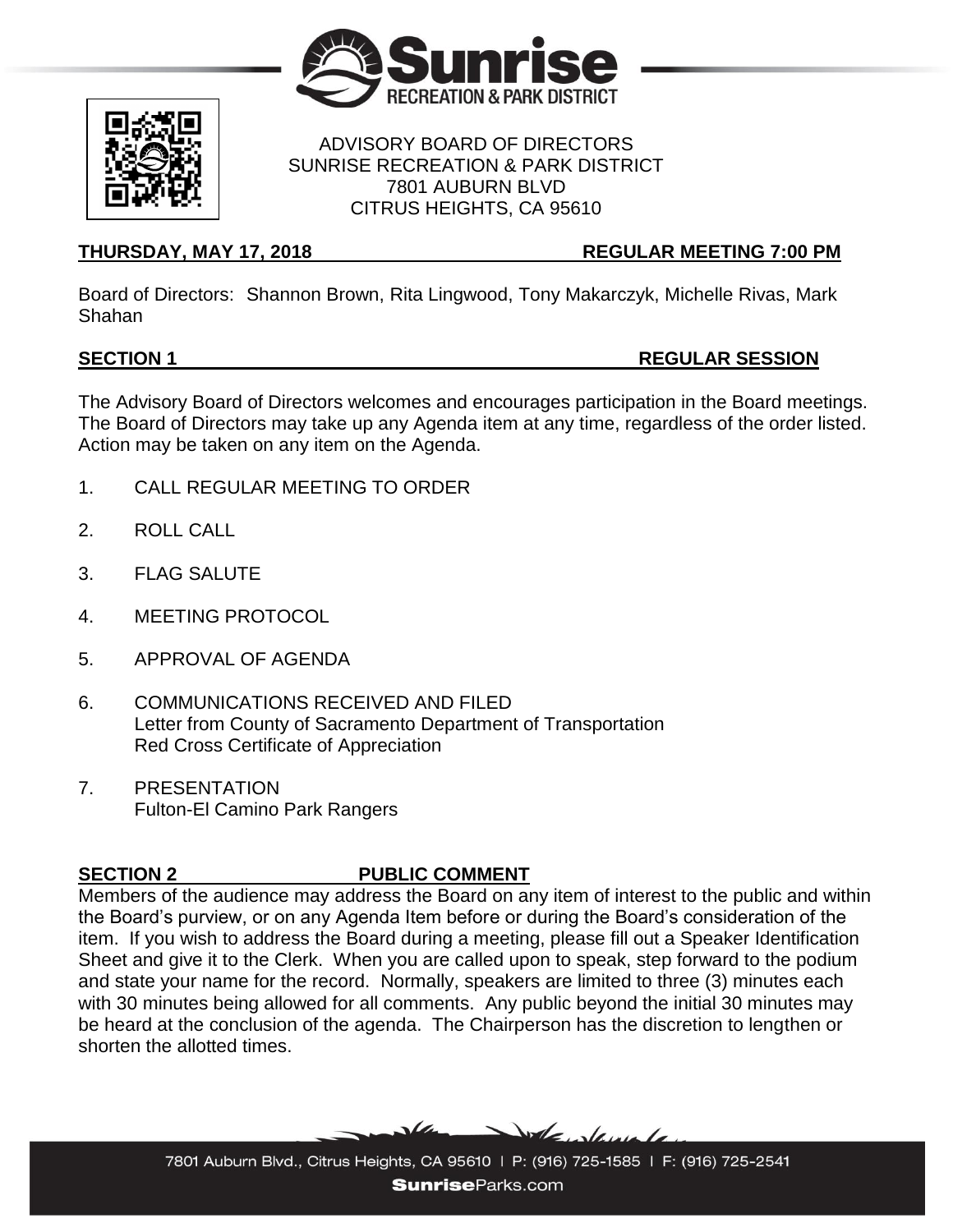

## **SECTION 3: CONSENT MATTERS**

The consent matters are acted upon as one unit.

- 1. Approval of minutes from the Advisory Board of Directors meeting for April 19, 2018. [Board Minutes](https://www.sunriseparks.com/files/92ec91595/Minutes+4-19-18.pdf)
- 2. Approval of minutes from the Advisory Board of Directors special meeting for April 9, 2018. [Board Minutes](https://www.sunriseparks.com/files/0cf758dc9/Minutes+4-9-18.pdf)
- 3. Approval of 2017-18 April Financial Report.
- 4. Approval of billing and refund report for April 2018.
- 5. Approval of Operation Report for April 2018. [Operations Report](https://www.sunriseparks.com/files/181035061/Operations+Report+April+2018..pdf)
- 6. Approval of 2018/19 Contract with Asian Community Center to provide Senior Nutrition and Meals on Wheels. [Staff Report](https://www.sunriseparks.com/files/700dbe9b9/Board+Report+05-17+Asian+Community+Center.pdf) [Contract](https://www.sunriseparks.com/files/0c2f2bf4f/Sunrise+District-Rusch+Park+2018-2019.pdf)
- 7. By motion, approve Resolution No. 18-003 to apply for a grant in the amount not to exceed \$1.5 million from the State of California's Climate Investments Urban Greening Program and authorize the District Administrator to sign all documents.

## **SECTION 4: ADMINISTRATION BUSINESS**

[Staff Report](https://www.sunriseparks.com/files/88a49d4d2/2018+Urban+Greening+Project+Cabana+Park.pdf) **[Resolution No. 18-003](https://www.sunriseparks.com/files/e838c8cf5/Resolution+No.+18-003.pdf)** 

8. By motion, approve the Audit for Fiscal Year ending June 30, 2017 and forward to the County of Sacramento for filing. [Staff Report](https://www.sunriseparks.com/files/a54d0bf4e/Audit+Report+2016-17.pdf) [FY 2016-17 Audit](https://www.sunriseparks.com/files/37afa7c44/FY+2016-17+Audit.pdf)

## **SECTION 5: ITEMS FROM THE ADVISORY BOARD**

Pickleball Spring Smash – Friday, May 18 thru Sunday, May 20, 2018 – Rusch Park Antelope Summerfest – Saturday, June 2, 2018 – Antelope Community Park Dad's Day Kick in the Park – Saturday, June 16, 2018 – Westwood Park Community Campout – Saturday, July 21 and Sunday, July 22, 2018 – Rusch Park Scooter Competition – Saturday, July 28, 2018 – Rusch Skate Park Hot August Bites – Saturday, August 11, 2018 – Rusch Park Soroptomist Brewfest – Saturday, August 4, 2018 – Rusch Home and Gardens Sunday Fun Day – Sunday, September 23, 2018 – Rusch Park Movie in the Park – Friday, September 28, 2018 – Robert Frost Park Brew HA HA – Saturday, October 13, 2018 – Rusch Home and Gardens Howl 'O' Ween – Saturday, October 20, 2018 – Rusch Park Pickleball Fall Classic – Friday, October 26 thru Sunday, October 28, 2018 – Rusch Park Lions Trick or Treat – Wednesday, October 31, 2018 Arts & Craft Fair – Saturday, November 3, 2018 – Rusch Park Capitol Pops Winter Concert – Saturday, December 1, 2018 – Rusch Park Brunch with Santa – Saturday, December 8, 2018 – Rusch Park



7801 Auburn Blvd., Citrus Heights, CA 95610 | P: (916) 725-1585 | F: (916) 725-2541 **SunriseParks.com**